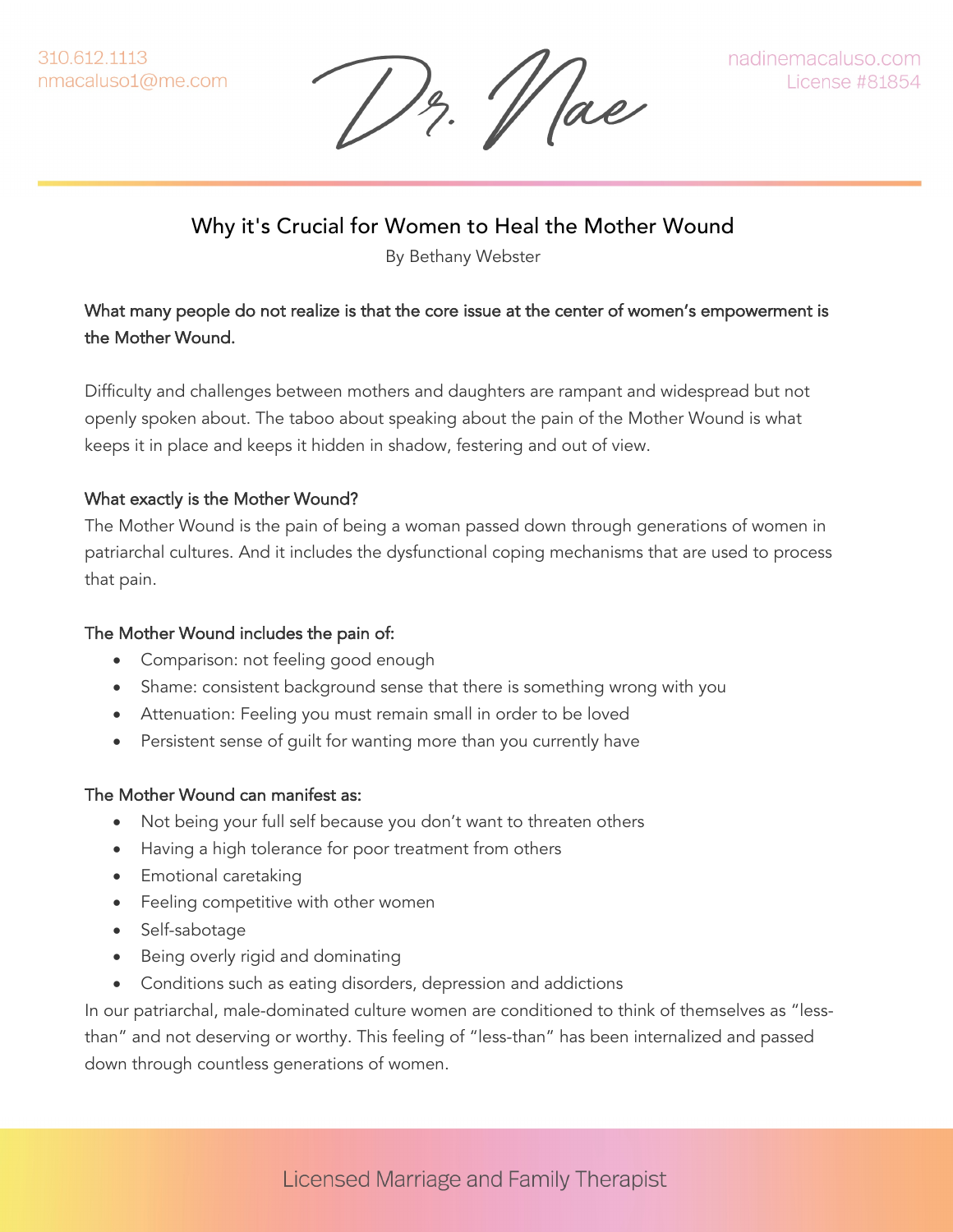$\frac{1}{2}$ .  $\Vert$  ae

### The cultural atmosphere of female oppression puts daughters in a "double bind."

Simply put, if a daughter internalizes her mother's unconscious beliefs (which is some subtle form of "I'm not good enough") then she has her mother's approval but has in some way betrayed herself and her potential.

However, if she doesn't internalize her mother's unconscious beliefs in her own limitations but rather affirms her own power and potential, she is aware that her mother may unconsciously see this as a personal rejection.

The daughter doesn't want to risk losing her mother's love and approval, so internalizing these limiting, unconscious beliefs is a form of loyalty and emotional survival for the daughter.

## It may feel dangerous for a woman to actualize her full potential because it may mean risking some form of rejection by her mother.

This is because the daughter may unconsciously sense that her full empowerment may trigger the mother's sadness or rage at having had to give up parts of herself in her own life. Her compassion for her mother, a desire to please her, and a fear of conflict may cause her to convince herself that it's safer to shrink and remain small.

A common objection to facing the Mother Wound is to "Let the past be in the past." However, we never truly "escape" or bury the past. It lives in the present as the obstacles and challenges that we face every day. If we avoid dealing with the pain associated with one of THE most primary and foundational relationships in our lives, we are missing a pivotal opportunity to discover the truth of who we are and to authentically and joyfully live that truth.

#### Stereotypes that perpetuate the Mother Wound:

- "Look at everything your mother did for you!" (from other people)
- "My mother sacrificed so much for me. I would be so selfish to do what she could not do. I don't want to make her feel bad."
- "I owe loyalty to my mother no matter what. If I upset her, she will think I don't value her."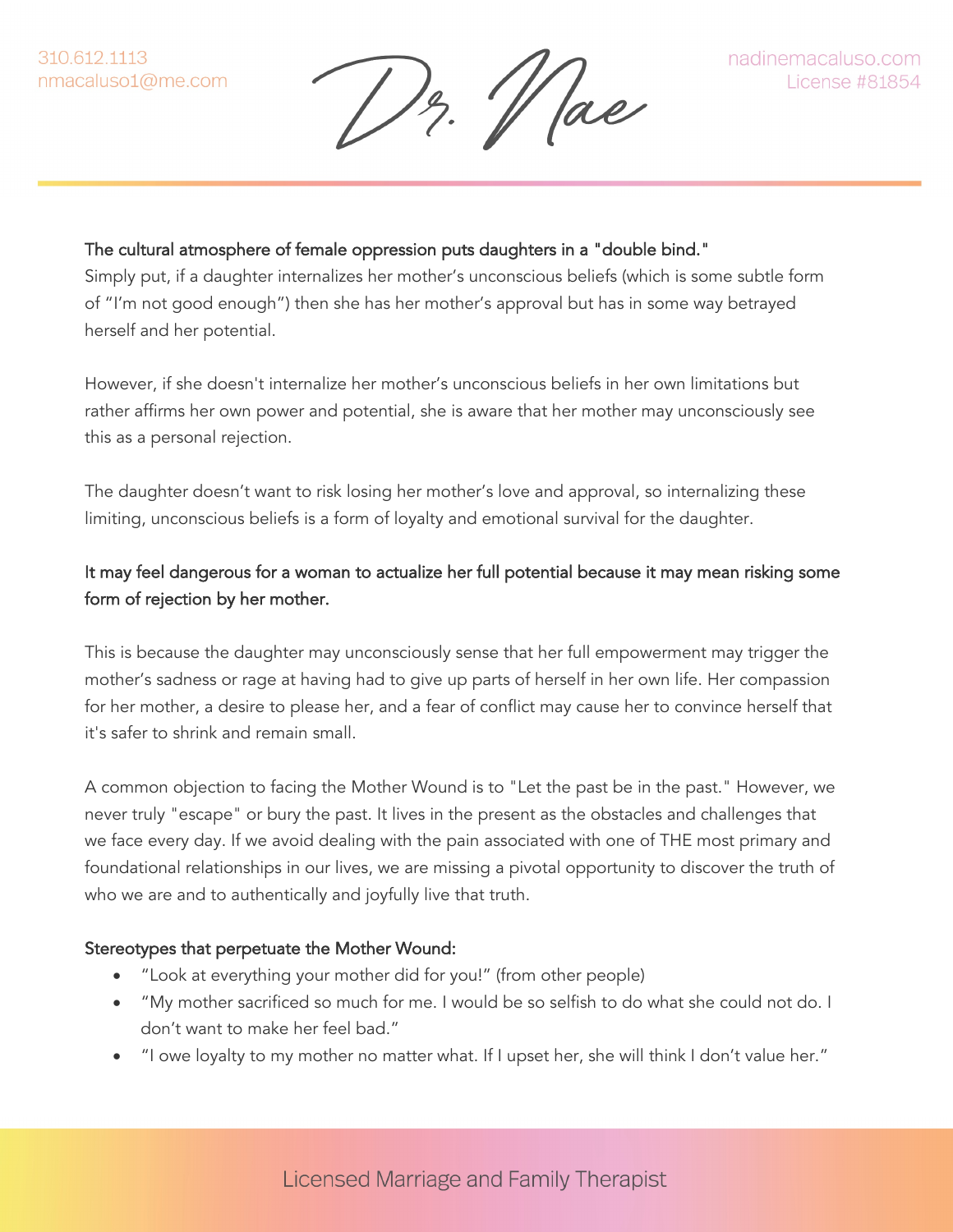1z. 11 Jae

The daughter may experience fears about fulfilling her potential because she may fear leaving her mother behind. She may fear her mother feeling threatened by her dreams or ambitions. She may fear uncomfortable feelings from her mother such as envy or anger. All of this is usually very unconscious and not openly acknowledged or talked about.

We all have sensed the pain that our mothers carry. And all of us are suspicious to some degree that we are partly to blame for her pain. Therein lies the guilt. This makes sense when considering the limited cognitive development of a child, which sees itself as the cause of all things. If we don't address this unconscious belief as an adult, we may still be walking around with it and greatly limiting ourselves as a result.

#### The truth is that no child can save her mother.

No sacrifice a daughter makes will ever be enough to compensate for the high price her mother may have had to pay or for the losses she has accrued over the years, simply by being a woman and mother in this culture. And yet, this is what many women do for their mothers very early on in childhood: This decision is made out of love, loyalty and a true need for approval and emotional support from the mother.

### Many of us confuse being loyal to our mothers with being loyal to their wounds, and thus, complicit in our own oppression.

These dynamics are very unconscious, and they operate on a continuum. Even the most healthy, supportive mother/daughter relationships may have this dynamic to some degree by virtue of simply being women in this society. And for daughters who have mothers with serious issues (addictions, mental illness, etc.) the impact is can be very damaging and insidious.

#### Mothers must take responsibility and grieve their losses.

Being a mother in our society is unspeakably difficult. I've heard many women say "No one ever tells you how hard it is" and "Nothing prepares you for when you get home with the baby and realize what is being asked of you." Our culture, especially the U.S., is very hard on mothers, offering little support and many are raising children alone.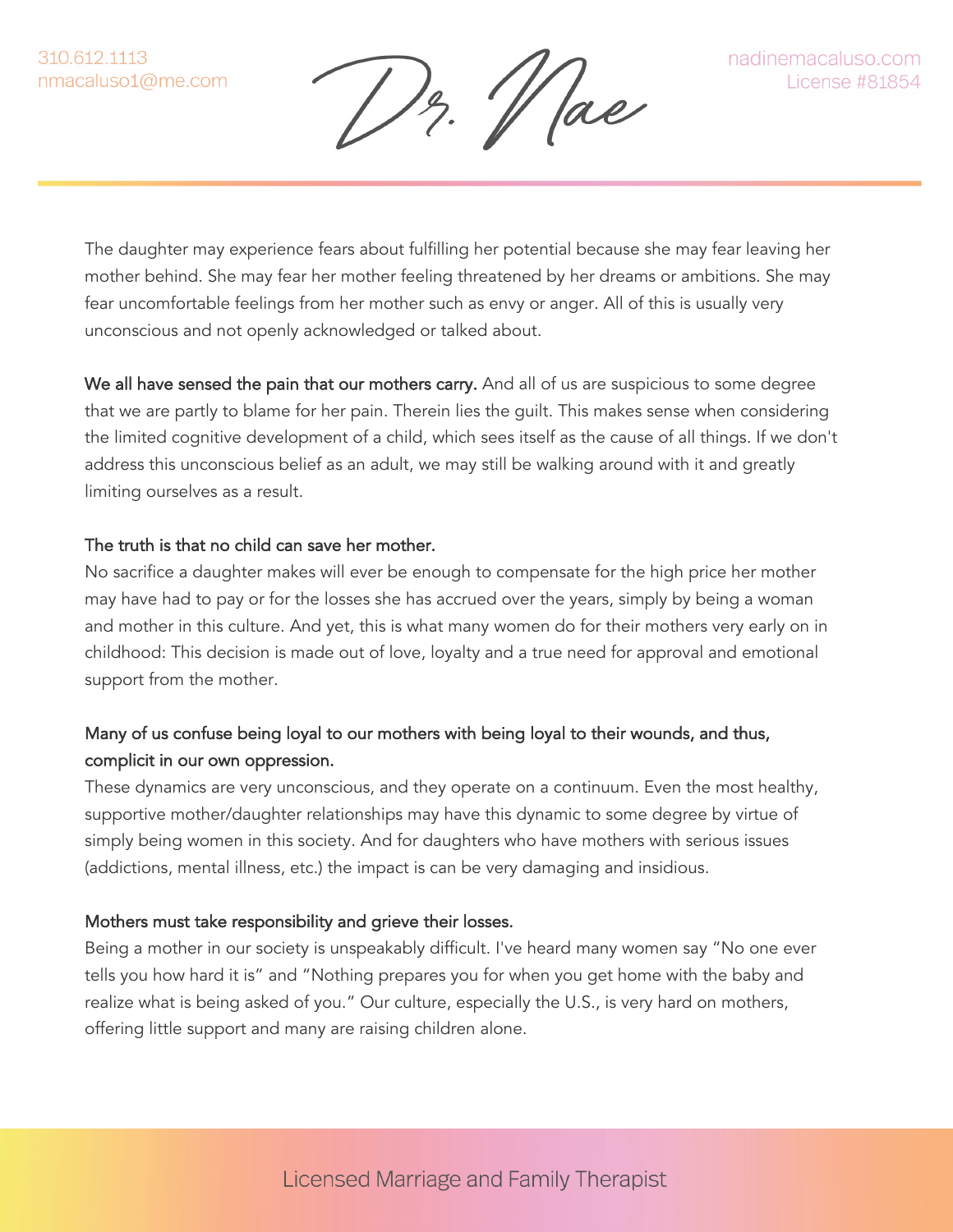'/ ae

#### Our society's unspoken messages to mothers:

- If motherhood is difficult then it's your own fault.
- Shame on you if you're not super-human.
- There are "natural mothers" for whom motherhood is easy. If you are not one of these, there is something deeply wrong with you.
- You're supposed to be capable of handling it all with ease: having well-behaved children, being sexually attractive, having a successful career, and a solid marriage.

For mothers who have indeed sacrificed so much to have children in our culture, it can truly feel like a rejection when your child surpasses or exceeds the dreams you thought possible for yourself. There may be a sense of feeling owed, entitled to or needing to be validated by your children, which can be a very subtle but powerful manipulation. This dynamic can cause the next generation of daughters to keep themselves small so that their mothers can continue to feel validated and affirmed in their identity as a mother, an identity that many have sacrificed so much for, but received so little support and recognition for in return.

Mothers may unconsciously project deep rage towards their children in subtle ways. However, the rage really isn't towards the children. The rage is towards the patriarchal society that requires women to sacrifice and utterly deplete themselves in order to mother a child. And for a child who needs her mother, sacrificing herself in an effort to somehow ease her mother's pain is often a subconscious decision made very early in life and not discovered as the cause of underlying issues until much later when she is an adult.

The Mother Wound exists because there is not a safe place for mothers to process their rage about the sacrifices that society has demanded of them. And because daughters still unconsciously fear rejection for choosing not to make those same sacrifices as previous generations.

In our society, there is no safe place for a mother to vent her rage. And so often it comes out unconsciously to one's children. A daughter is a very potent target for a mother's rage because the daughter has not yet had to give up her personhood for motherhood. The young daughter may remind the mother of her un-lived potential. And if the daughter feels worthy enough to reject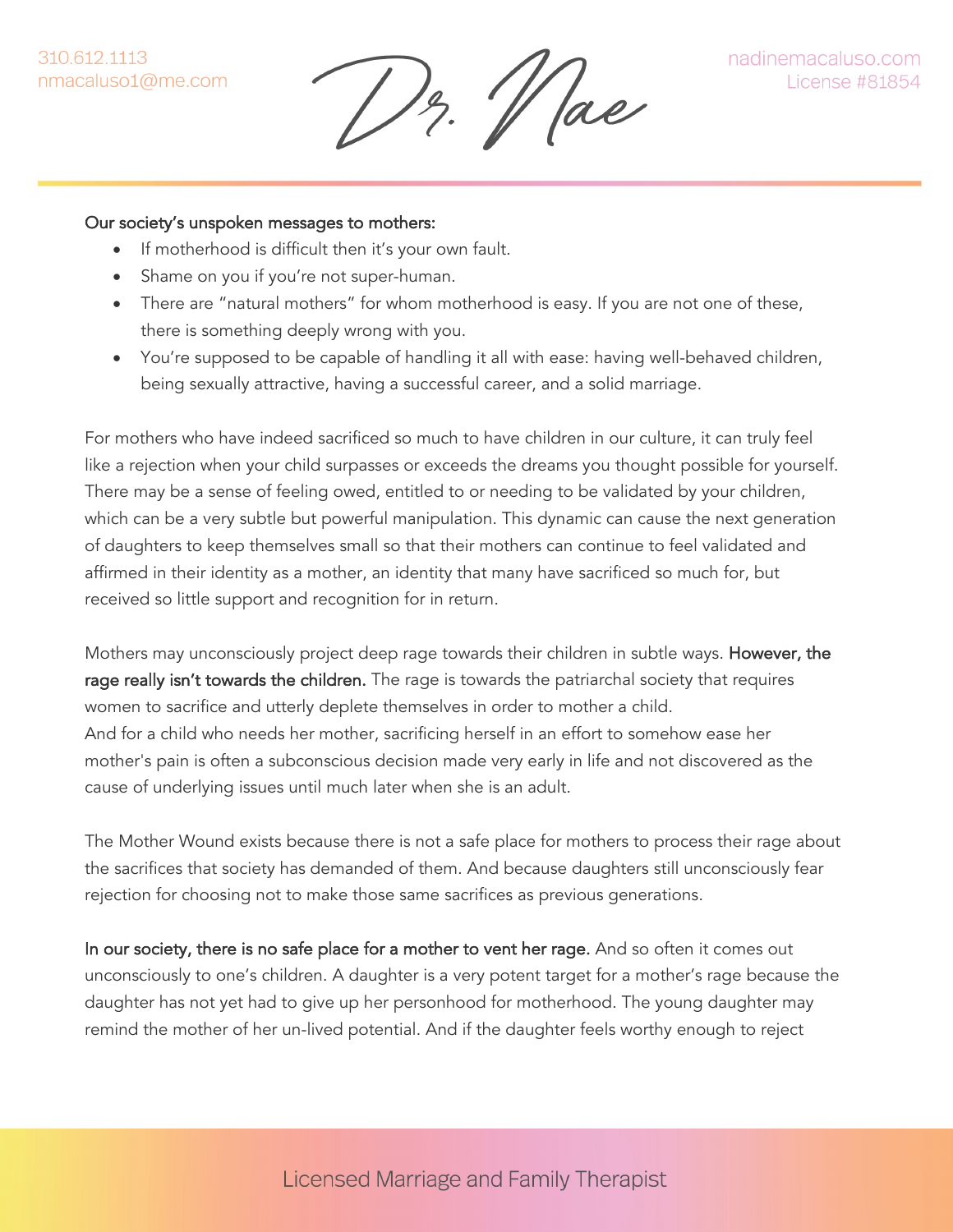$\frac{1}{2}$ .  $\frac{1}{2}$  ae

some of the patriarchal mandates that the mother has had to swallow, then she can easily trigger that underground rage for the mother.

Of course, most mothers want what is best for their daughters. However, if a mother has not dealt with her own pain or come to terms with the sacrifices she has had to make, then her support for her daughter may be laced with traces of messages that subtly instill shame, guilt or obligation. They can seep out in the most benign situations, usually in some form of criticism or some form of bringing praise back to the mother. It's not usually the content of the statement, but rather the energy with which it is conveyed that can carry hidden resentment.

# The way for a mother to prevent directing her rage to her daughter and passing down the Mother Wound, is for the mother to fully grieve and mourn her own losses. And to make sure that she is not relying on her daughter as her main source of emotional support.

Mothers must mourn what they had to give up, what they wanted but will never have, what their children can never give them and the injustice of their situation. However, as unjust and unfair as it is, it is not the responsibility of the daughter to make amends for the mother's losses or to feel obligated to sacrifice herself in the same ways. For mothers, it takes tremendous strength and integrity to do this. And mothers need support in this process.

Mothers liberate their daughters when they consciously process their own pain without making it their daughter's problem. In this way, mothers free their daughters to pursue their dreams without guilt, shame or a sense of obligation.

When mothers unwittingly cause their daughters to feel responsible for their losses and to share in their pain, it creates a dysfunctional enmeshment, reinforcing the daughter's view that she is not worthy of her dreams. And this supports a daughter's view that her mother's pain must somehow be her fault. This can cripple her in so many ways.

For daughters growing up in a patriarchal culture, there is a sense of having to choose between being empowered and being loved.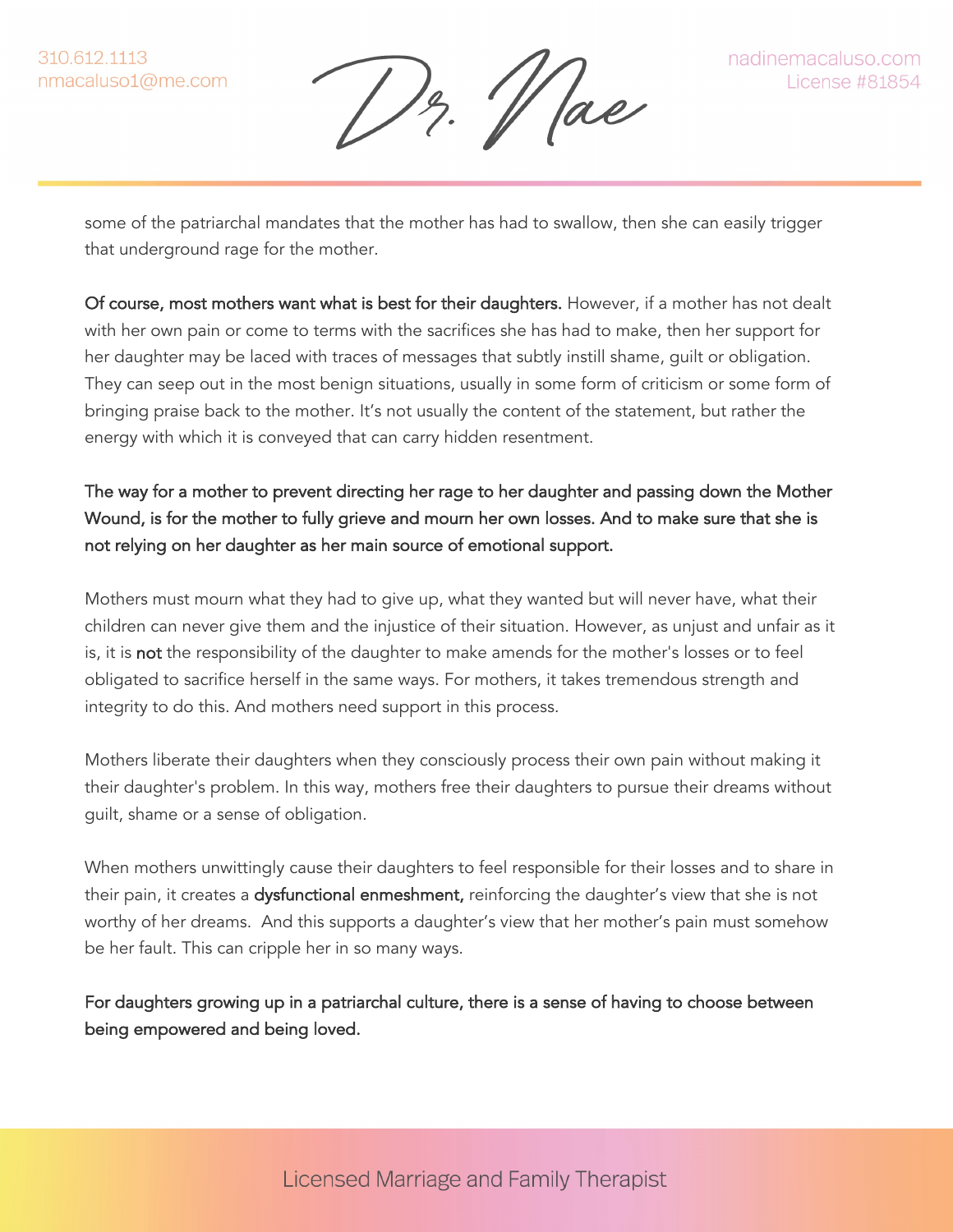$\frac{1}{2}$ .  $\frac{1}{2}$  ae

Most daughters choose to be loved instead of empowered because there is an ominous sense that being fully actualized and empowered may cause a grave loss of love from important people in their lives, specifically their mothers. So women stay small and un-fulfilled, unconsciously passing the Mother Wound to the next generation.

As a woman, there is a vague but powerful sense that your empowerment will injure your relationships. And women are taught to value relationships over everything else. We cling to the crumbs of our relationships, while our souls may be deeply longing for the fulfillment of our potential. But the truth is that our relationships alone can never adequately substitute for the hunger to live our lives fully.

## The power dynamic at the center of the mother/daughter relationship is a taboo subject and the core issue at the center of the Mother Wound.

Much of this goes underground because of the many taboos and stereotypes about motherhood in this culture:

- Mothers are always nurturing and loving
- Mothers should never feel angry or resentful towards their daughters
- Mothers and daughters are supposed to be best friends

The stereotype of "All mothers should be loving all the time" strips women of their full humanity. Because women are not given permission to be full human beings, society feels justified in not providing full respect, support and resources to mothers.

The truth is that mothers are human beings and all mothers having un-loving moments. And it's true that there are mothers who are simply un-loving most of the time, whether because of addiction, mental illness or other struggles. Until we are willing to face these uncomfortable realities the Mother Wound will be in shadow and continue to be passed through the generations.

We all have patriarchy in us to some degree. We've had to ingest it to survive in this culture. When we're ready to confront it fully in ourselves, we also confront it in others, including our mothers. This can be one of the most heart-wrenching of all situations we must face. But unless we are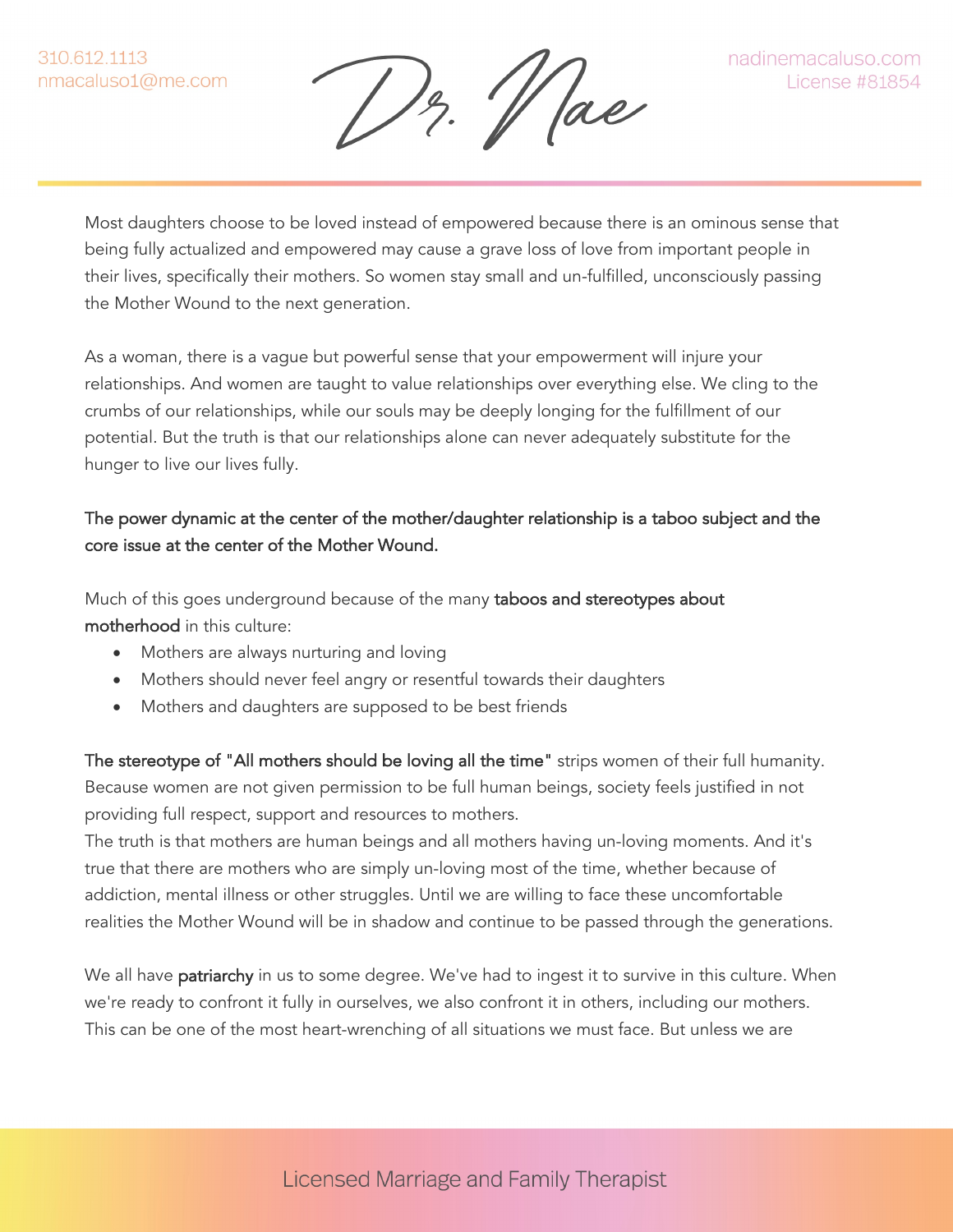$\frac{1}{2}$ .  $\frac{1}{2}$  ae

willing to go there, to address the Mother Wound, we are paying a very high price for the illusion of peace and empowerment.

#### What is the cost of not healing the Mother Wound?

The cost of not healing the Mother Wound is living your life indefinitely with:

- A vague, persistent sense that "There's something wrong with me"
- Never actualizing your potential out of fear of failure or disapproval
- Having weak boundaries and an unclear sense of who you are
- Not feeling worthy or capable of creating what you truly desire
- Not feeling safe enough to take up space and voice your truth
- Arranging your life around "not rocking the boat"
- Self-sabotage when you get close to a breakthrough
- Unconsciously waiting for mother's permission or approval before claiming your own life.

#### What's the relationship between the Mother Wound and the divine feminine?

There's a lot of talk these days about 'embodying the divine feminine' and being an 'awakened woman.' But the reality is that we cannot be a strong container of the power of the divine feminine if we have not yet addressed the places within us where we have felt banished and in exile from the Feminine.

Let's face it: Our first encounter with the Goddess was with our mothers. Until we have the courage to break the taboo and face the pain we have experienced in relation to our mothers, the divine feminine is another form of a fairy tale, a fantasy of rescue by a mother who is not coming. This keeps us in spiritual immaturity. We have to separate the human mother from the archetype in order to be true carriers of this energy. We have to de-construct the faulty structures within us before we can truly build new structures to hold it. Until we do this we remain stuck in a kind of limbo where our empowerment is short-lived and the only explanation for our predicament that seems to make sense is to blame ourselves.

### If we avoid acknowledging the full impact of our mother's pain on our lives, we still remain to some degree, children.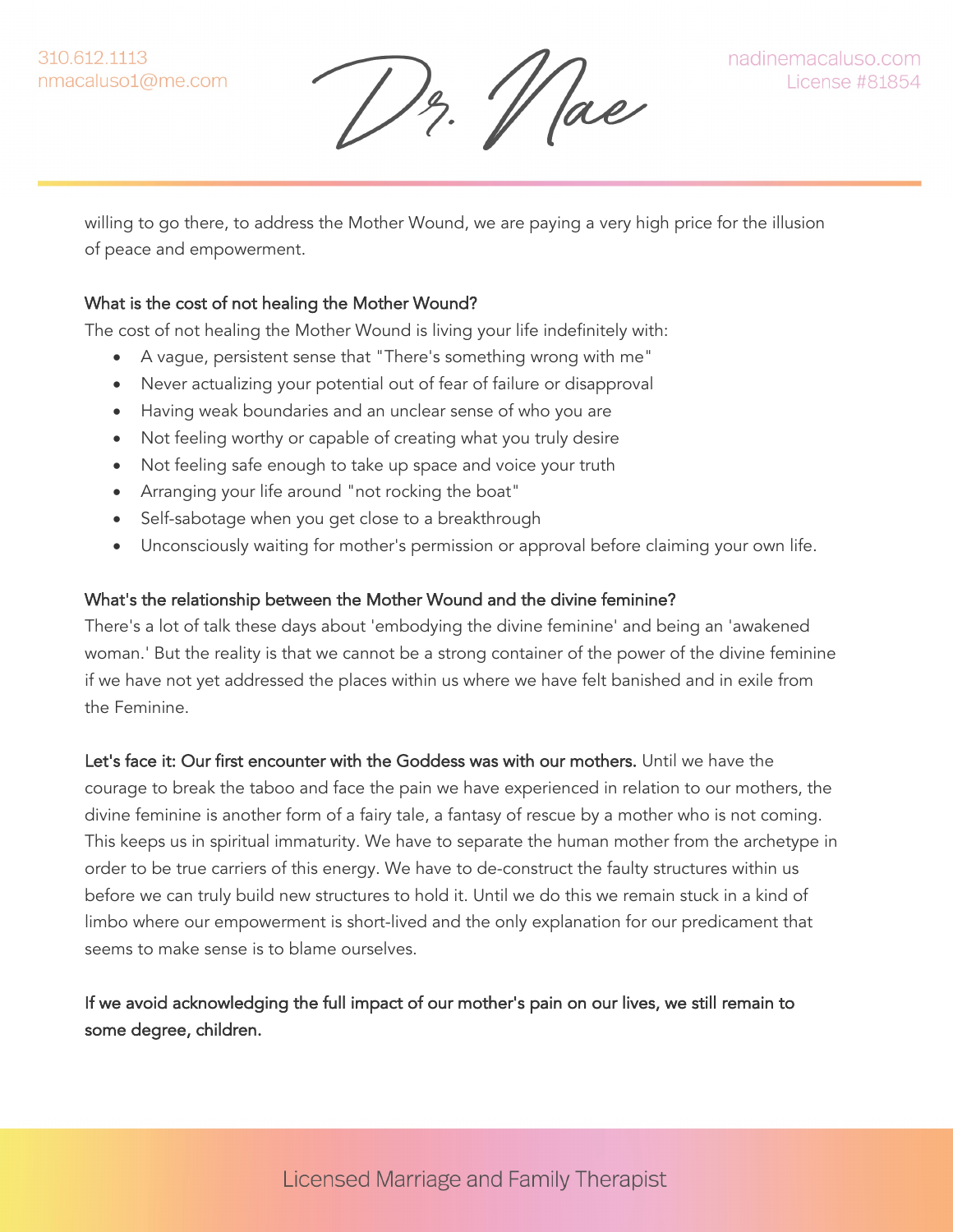'/ ae

Coming into full empowerment requires looking at our relationship with our mothers and having the courage to separate out our own individual beliefs, values, thoughts from hers. It requires feeling the grief of having to witness the pain our mothers endured and processing our own legitimate pain that we endured as a result. This is so challenging, but it is the beginning of real freedom. Once we feel the pain it can be transformed, and it will cease creating obstacles in our lives.

#### So, what happens when women heal the Mother Wound?

As we heal the Mother Wound, the power dynamic is increasingly resolved. Once women increasingly process the pain of the Mother Wound, we can create safe places for women to express the truth of their pain and receive much needed support. Mothers and daughters can communicate with one another without fear that the truth of their feelings will break their relationship. The pain no longer needs to go underground and into shadow, where it manifests as manipulation, competition and self-hatred. Our pain can be grieved fully so that it can then turn into love, a love that manifests as fierce support of one another and deep selfacceptance, freeing us to be boldly authentic, creative and truly fulfilled.

When we heal the Mother Wound, we begin to grasp the stunning degree of impact a mother's well-being has on the life of her child, especially in early childhood when the child and mother are still a single unit. Our mothers form the very basis of who we become: our beliefs start out as her beliefs; our habits start out as her habits. Some of this is so unconscious and fundamental, it is barely perceptible.

## The Mother Wound is ultimately not about your mother. It's about embracing yourself and your gifts without shame.

We address the Mother Wound because it is a critical part of self-actualization and saying YES to being the powerful and potent women that we are being called to become. Healing the Mother Wound is ultimately about acknowledging and honoring the foundation our mothers provided for our lives so that we can then fully focus on creating the unique lives that we authentically desire and know we are capable of creating.